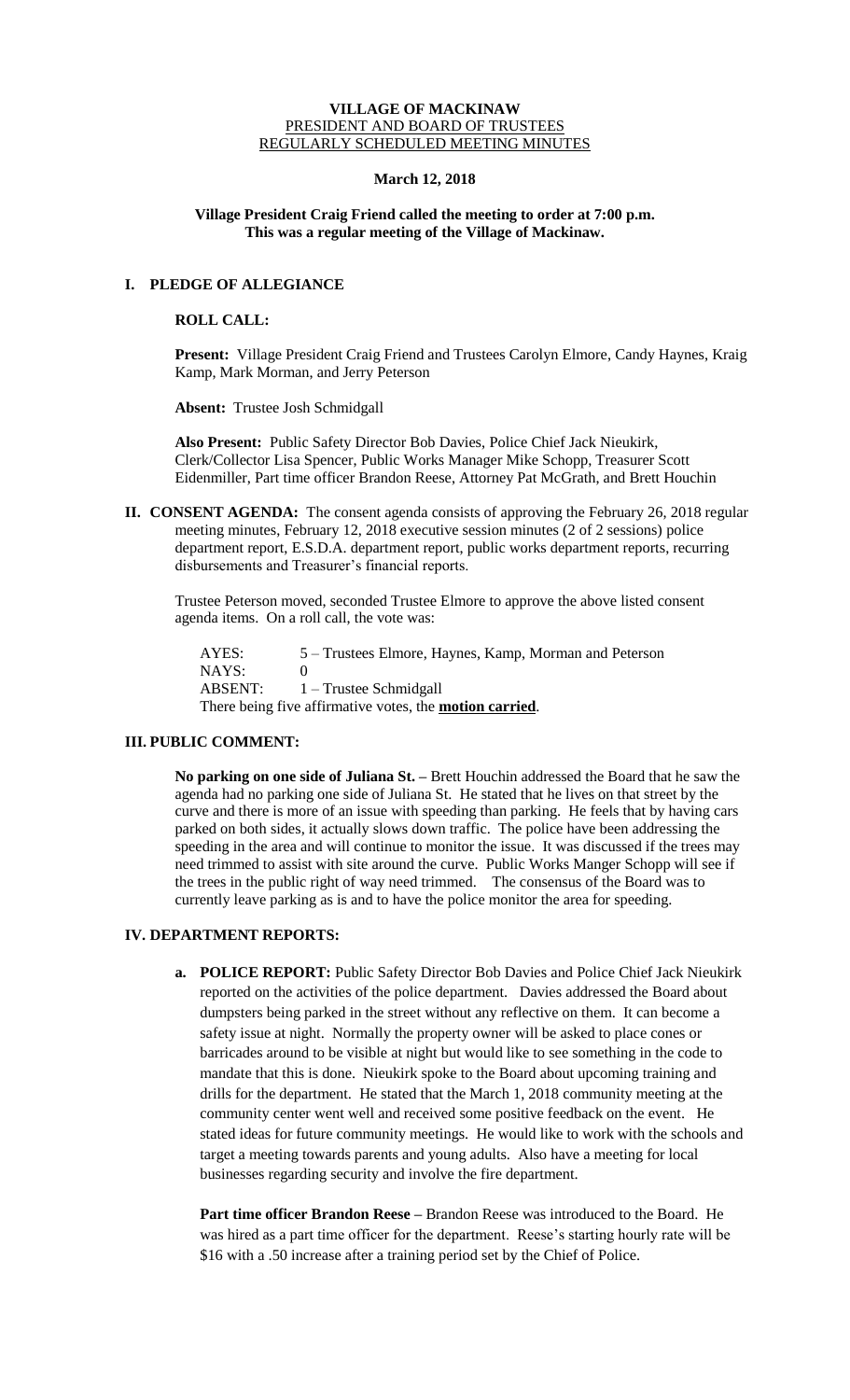- **b. E.S.D.A. COORDINATOR'S REPORT:** E.S.D.A. Coordinator Davies reported on the activities of the department. Davies stated that March 6, 2018 was the state wide tornado drill. On March 10, 2018 a message was sent out on the one call now system to test the system.
- **c. PUBLIC WORKS REPORT:** Public Works Manager Mike Schopp reported on the activities of the public works department. Schopp addressed the Board that a water leak was found on Orchard St. and will need to cut into the road to fix the issue. Once the weather warms up hot patch will be used to repair the street. No parking signs have been placed on Orchard St. A resident called the office regarding branches falling out of a tree at 202 E. Fifth St. It was determined the tree was extremely unhealthily and was removed.

**Approve Hutchinson Engineering, Inc. for water main loop project from E. Fast Ave. to Westminster Dr. -** Trustee Kamp moved, seconded by Trustee Elmore to authorize President Friend to sign an agreement for professional services with Hutchinson Engineering, Inc. to the Fast Ave. water main extension project at a cost not to exceed \$10,000. A scope of services includes: Project administration and management, field investigations and site review, permanent easements, meetings, submit and prepare IEPA permit, contract quantities and estimates, specifications for project, bid administration, and quality assurance. On a roll call, the vote was:

AYES: 5 – Trustees Elmore, Haynes, Kamp, Morman and Peterson NAYS: 0 ABSENT: 1 – Trustee Schmidgall There being five affirmative votes, the **motion carried**.

# **d. TREASURER'S REPORT:**

**Non-recurring disbursements –** Trustee Elmore moved, seconded by Trustee Haynes to approve the non-recurring disbursements. On a roll call, the vote was:

AYES: 5 – Trustees Elmore, Haynes, Kamp, Morman and Peterson NAYS: 0 ABSENT: 1 – Trustee Schmidgall There being five affirmative votes, the **motion carried**.

**Overdraft fee –** Trustee Morman questioned Treasurer Eidenmiller on why in 2017 there was an overdraft fee on the Heartland Bank account. Eidenmiller did not have an answer for him without being able to review at the account statements from 2017.

### **V. PRESIDENT'S REPORT:**

**Ordinance #958 addressing the payment of cable television franchise fees in the Village of Mackinaw –** Trustee Peterson moved, seconded by Trustee Morman to adopt ordinance #958 addressing the payment of cable television franchise fees in the Village of Mackinaw. The ordinance permits the Village to collect service provider fees from a cable operator operating within the Village pursuant to a state authorization. MMC Illinois LLC shall pay an annual service provider fee to the Village in an amount equal to 3% of annual gross revenues derived from the provision of cable or video service to households located in the Village. On a roll call, the vote was:

AYES: 5 – Trustees Elmore, Haynes, Kamp, Morman and Peterson NAYS: 0 ABSENT: 1 – Trustee Schmidgall There being five affirmative votes, the **motion carried**.

### **VI. LOCAL LIQUOR CONTROL COMMISSIONER'S REPORT:** none

# **VII. TRUSTEES' REPORT:**

**Renewal for employee health insurance –** The Board reviewed the renewal for employee health insurance. The Public Works Manager had some questions that resulted in tabling the matter until the next regularly scheduled meeting.